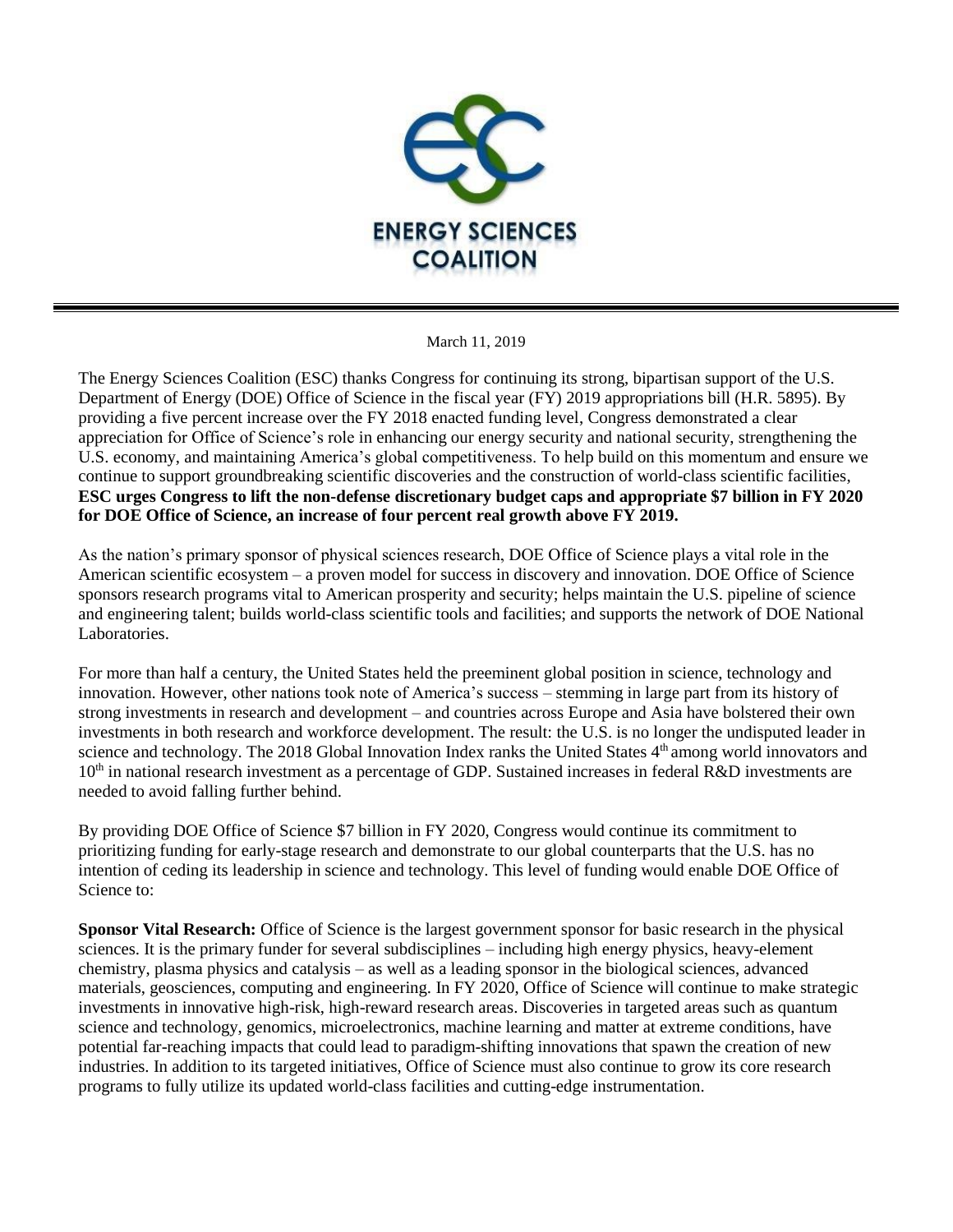**Prepare the Next Generation of American Scientific and Engineering Talent:** Office of Science supports a diverse portfolio of research at colleges and universities nationwide. Through competitively awarded grants, Office of Science supports approximately 22,000 Ph.D. scientists, engineers, graduate students, undergraduates and technical personnel at more than 300 institutions across all 50 states and the District of Columbia. DOE-funded research and education programs strengthen our nation's scientific knowledge base and prepare the next generation of scientists and engineers by providing hands-on experience for students. ESC urges Congress to expand the successful DOE Office of Science Graduate Fellowship Program to support the best and brightest students from multidisciplinary areas of research, such as quantum information science, in pursuing their advanced degrees.

**Steward World-Class Scientific Facilities:** Office of Science supports the operation of the largest collection of major scientific user facilities in the world. Located at national laboratories and universities across the country, these 27 facilities include particle accelerators, experimental reactors, X-ray synchrotron and free-electron laser light sources, leadership-class supercomputers and other high-precision instruments. Annually, more than 36,000 researchers from academia, industry and federal agencies use these facilities to support their pursuits in science and engineering. Nearly half of the DOE facility users are university and federal researchers working to answer fundamental questions in science. Additionally, more than 50 Fortune 500 companies and many small businesses use these facilities to conduct the underlying research required to develop new technologies and products that drive the economy. In FY 2020, robust funding for Office of Science would ensure that construction of and upgrades to major facilities are completed on time and on budget. These projects are necessary to maintain U.S. leadership and help attract and retain the best scientific talent.

**Support U.S. Economic Growth:** During the last decade, Office of Science has made key investments to advance U.S. leadership in energy technologies. Examples include but are not limited to: fundamental research in nanostructured cathode materials that led to the production and deployment of high-energy, lithium ion batteries used by car companies for electric vehicles; a better understanding of fuel spray chemistry yielded the design of new, more energy-efficient diesel engines; interest in how organic films harvest light and generate electricity resulted in the commercialization of a thin film that uses solar energy to power tablets, digital signage, wearable devices, and even buildings by generating energy on windows and structural surfaces; and the discovery of multiple quantum states in superconducting materials has, decades later, prompted industrial investment in quantum computing. These are all examples of high-risk, early-stage research that is beyond the scope of what industry can or will support.

**Ensure National Security:** Office of Science facilities offer researchers from the National Nuclear Security Administration (NNSA), Department of Defense, Department of Homeland Security and Intelligence Agency unique resources necessary to advance a broad range of national security applications. NNSA scientists, for example, rely on Office of Science facilities to understand the material properties of an aging nuclear weapons stockpile and how to defend electronic components against radiation. Additionally, Office of Science-supported research has helped develop stronger, lighter armor for our soldiers, fortify the electric grid against cyber attacks, and improve our ability to detect nuclear and radiological smuggling at our borders.

For these reasons, we urge Congress to provide \$7 billion for DOE Office of Science in FY 2020. ESC looks forward to working with Congress and the Administration to enact a budget that will strengthen our economy, improve our global competitiveness, and enhance our energy security and national security.

Contacts: Christopher Carter Leland Cogliani Co-chair Co-chair 610-216-5656 202-289-7475

[ccc317@lehigh.edu](mailto:ccc317@lehigh.edu) [Leland@lewis-burke.com](mailto:Leland@lewis-burke.com)

*The Energy Sciences Coalition (ESC) is a broad-based coalition of organizations representing scientists, engineers and mathematicians in universities, industry and national laboratories who are committed to supporting and advancing the scientific research programs of the U.S. Department of Energy (DOE), and in particular, the DOE Office of Science.*